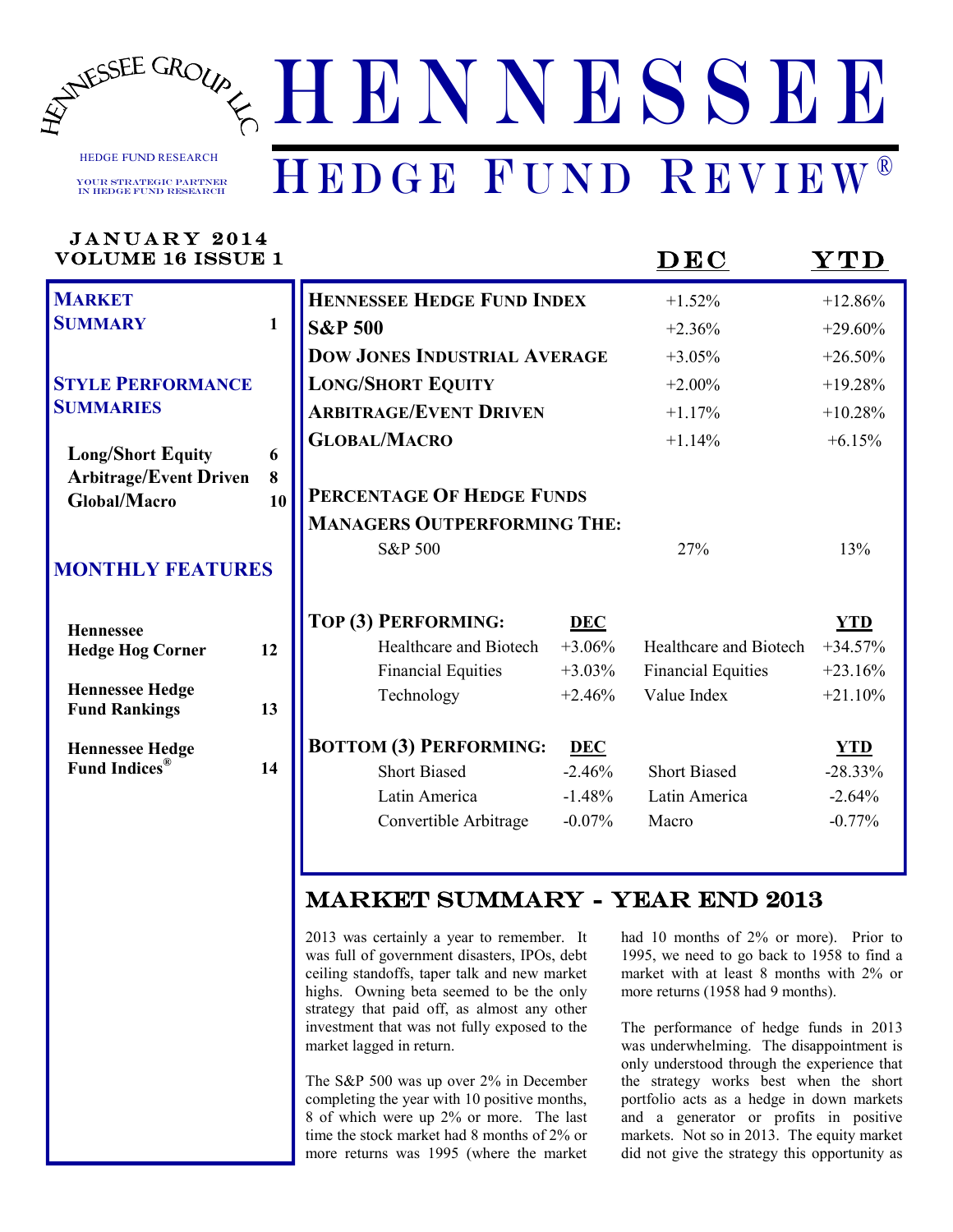### H E N N E S S E E HEDGE FUND REVIEW

there were only 2 down months in a market perceived to be fairly value by managers. Money was lost on the short side as even stocks under financial stress rose.

**The Hennessee Hedge Fund Index gained +1.52% in December (+12.86% YTD),** during a strong month for global equities as the S&P 500 rose  $+2.36\%$  ( $+29.60\%$ ) YTD), the Dow Jones Industrial Average increased +3.05% (+26.50% YTD), and the NASDAQ Composite Index rallied +2.87% (+38.32% YTD). Bonds were



negative on the month, as the Barclays Aggregate Bond Index fell -0.57% (-2.02% YTD). Given the strong equity market environment, the Hennessee Long/Short Equity Index had a strong month, up  $+2.00\%$  ( $+19.28\%$  YTD).

**The top performing hedge fund strategies for December were Healthcare and Biotech (+3.06%), Financial Equities (+3.03%), and Technology (+2.46%).** The worst performing strategies in December were Short Biased (- 2.46%), Latin America (-1.48%), and Convertible Arbitrage (-0.07%). For the full year, the best performing were Healthcare and Biotech (+34.57%), Financial Equities (+23.16%), and Value (+21.10%).The worst performing strategies in 2013 were Short Biased (-28.33%), Latin America (-2.64%), and Macro (-0.77%).

**US Equity Markets continued their strong rally**, as investors became comfortable with the size and impact of the announced \$10B monthly taper of purchases by the Federal Reserve. **The S&P 500 Index rose +2.36% in December.** The Dow Jones Industrial Average had a larger rise, increasing +3.05%. Small cap and technology stocks were strong, with the Russell 2000 Index rising +1.82%, and the technology heavy NASDAQ gaining +2.87%. There was moderate dispersion across S&P 500 Sectors in December. Materials (+4.58%), Information Technology  $(+4.11\%)$  and Industrials  $(+4.04\%)$  were the best performing sectors, and Telecommunications (-0.34%), Consumer Staples (0.24%) and Utilities (+0.54%) were the weakest. Year-to-date, Consumer Discretionary (+40.96%), Health Care  $(+38.74%)$  and Industrials  $(+37.63%)$  are the best performing sectors. The weakest sectors year-to-date are Telecommunications (+6.49%), Utilities (+8.75%) and Energy (+22.27%).

**In December, the rise in equities was fairly widespread, although Emerging Market equities fell and Asia was generally weak with the exception of Japan.** For the month, the MSCI All Country World Index increased +1.62%, while the MSCI Europe Index rose +2.16%, and the MSCI AC Asia Pacific Index fell -0.50%. **The MSCI Emerging Market Index fell -1.53%**. Japanese equities had a strong month, with the Nikkei 225 up  $+4.02\%$ (+56.72% YTD). For the year, US equity markets have outperformed, besting Europe by about eight percentage points, far exceeding Asia up only 9.27% based on the MSCI AC Asia Pacific index, while Emerging Markets are still in the red, down -4.98% YTD. Benchmark longer-term interest rates in the US were higher, as the US 10 yr Treasury yield rose 28 bps during the month.

**Investment grade bonds fell in December, as t**he Barclays Aggregate Bond Index dropped -0.57%, increasing its YTD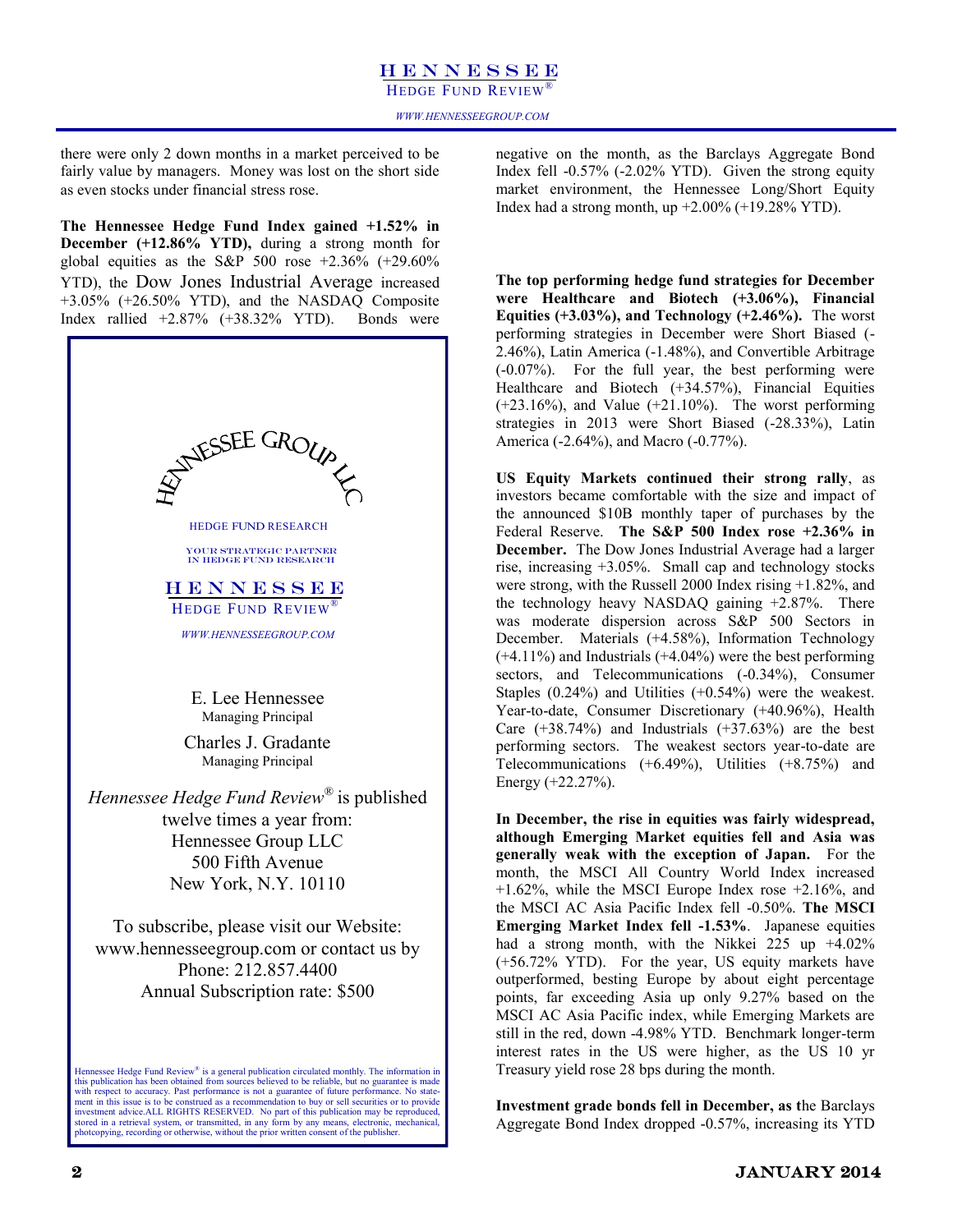HEDGE FUND REVIEW®

*WWW.HENNESSEEGROUP.COM*

loss to -2.02%. **The Merrill Lynch High Yield Master II Index increased +0.55% (+7.42% YTD).** The Hennessee Distressed Index rose +1.96% in December (+16.16% YTD).

T**he DJ UBS Commodity Index rose 1.23% in December**, but was down year-to-date -9.58%. Crude oil gained for the month with WTI rising +6.07% while natural gas gained +11.37% for the month. Gold and silver were down, losing - 4.13% and -2.63% for the month, respectively.

**The U.S. Dollar was down modestly on average**, ending December down -0.80%, with strength in the Euro. The Japanese Yen was down and most emerging market currencies were weaker however.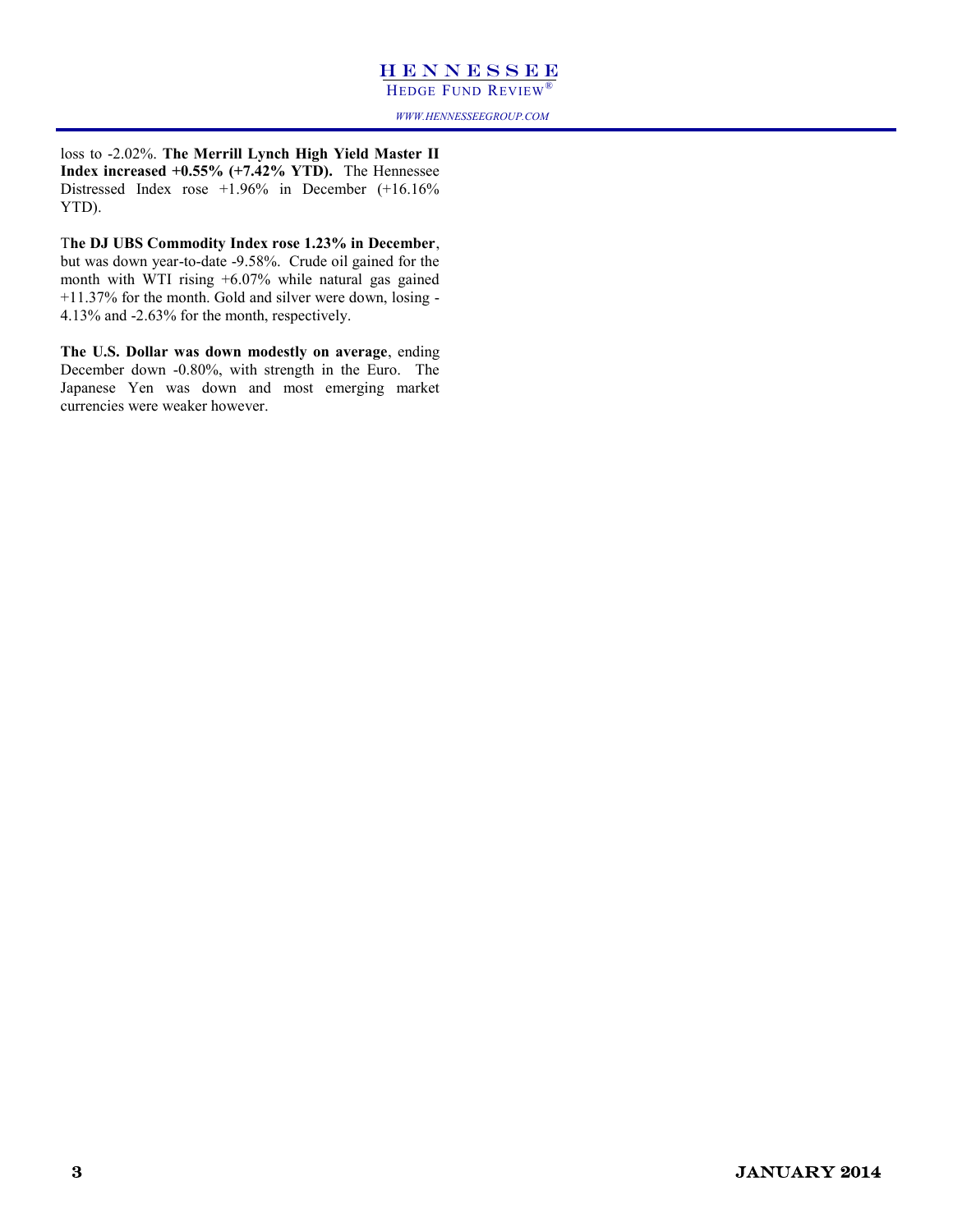HEDGE FUND REVIEW®

*WWW.HENNESSEEGROUP.COM*



### You Wouldn"t Use a Stock Index to Benchmark Your Bond Portfolio

So Why Use One to Benchmark Your Hedge Funds?

### Hennessee Hedge Fund Indices ®

Hennessee Group recognized the need for the creation of specific "benchmarks" to measure a hedge fund manager's success. From this original concept, the blueprints of the Hennessee Hedge Fund Indices® evolved into what we know today.

The Hennessee Hedge Fund Indices® have been used as a hedge fund benchmark since 1987. Created real-time, the Hennessee Hedge Fund Indices® are an equally weighted average of a diversified group of hedge funds consisting of 23 different investment styles.

For more information on the Hennessee Hedge Fund Indices® , please visit us at www.hennesseegroup.com or lookup us up on Bloomberg under the symbol "HHFD".

The Hennessee Hedge Fund Indices® are calculated from performance data reported to the Hennessee Hedge Fund Advisory Group by a diversified group of hedge funds. The Hennessee Hedge Fund Index is an equally- weighted average of the funds in the Hennessee Hedge Fund Indices® . The funds in the Hennessee Hedge Fund Index are believed to be statistically representative of the larger Hennessee Universe of over 3,500 hedge funds and are net of fees and unaudited. The hedge fund performance data has been obtained from sources believed to be reliable, but no guarantee is made with respect to accuracy. Past performance is no guarantee of future returns. This material is for general information only and is not an offer or solicitation to buy or sell any security including any interest in a hedge fund. ALL RIGHTS RESERVED.

$$
\hat{z}^{\xi^{\xi^{\xi^{\xi^{\xi E E G_{\mathcal{R}_{O_{\zeta_{\xi}}}}}}}}}
$$

*Your Strategic Partner In Hedge Fund Research*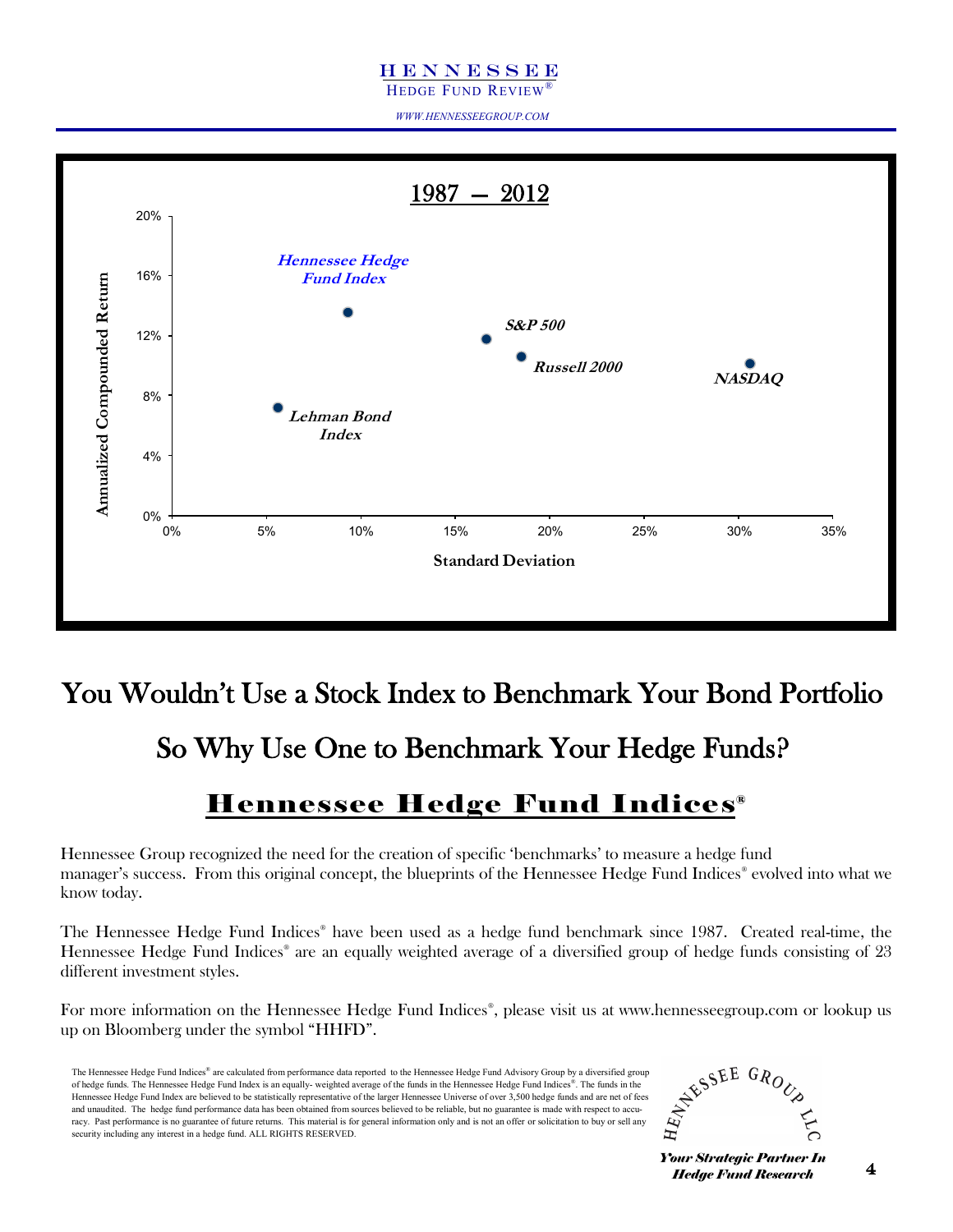



### **HENNESSEE HEDGE FUND REVIEW**

### **SUBSCRIPTION FORM**

The Hennessee Group LLC is pleased to offer you a 12-month subscription to the Hennessee Hedge Fund Review®. The Hennessee Hedge Fund Review® provides comprehensive performance information, statistics, and market analysis; all of which is value added to hedge fund managers and investors alike. The Hennessee Hedge Fund Review® includes the Hennessee Hedge Fund Indices<sup>®</sup>, one of the oldest and most widely sourced indices in the industry. The following are also included:

- A monthly overview of the U.S. and major international markets.
- A discussion of hedge fund money management styles including trading themes, market trends impacting each style, and positions that have impacted their peer group.
- Monthly Hennessee Hedge Fund Indices® for each of the Styles (including long/short equity, event-driven/arbitrage, global/macro, and others).
- Our Hennessee Hedge Hog Corner featuring manager commentary on investment themes, and the U.S. and international markets, including political and economic views.

### Please complete the following information and return it with your payment to the address listed below.

### □ YES, I WANT TO SUBSCRIBE TO THE HENNESSEE HEDGE FUND REVIEW<sup>®</sup>

### Please COMPLETE your mailing and email address:

| Name:           |              |                                                                                                                                                             |                          |                              |
|-----------------|--------------|-------------------------------------------------------------------------------------------------------------------------------------------------------------|--------------------------|------------------------------|
| Address:        |              |                                                                                                                                                             |                          |                              |
| City:           |              |                                                                                                                                                             |                          | State: Zip: Zip:             |
| Email Address:  |              |                                                                                                                                                             |                          |                              |
|                 |              | Are you a:   Hedge Fund   Family Office   Bank                                                                                                              | <b>Insurance Company</b> | Endowment/Foundation         |
|                 |              | Fund-of-Funds   Individual                                                                                                                                  | Brokerage Pension Fund   | <b>Investment Consultant</b> |
|                 |              | <b>SUBSCRIPTION INVOICE</b>                                                                                                                                 |                          |                              |
| <b>QUANTITY</b> | <b>PRICE</b> | <b>DESCRIPTION</b>                                                                                                                                          |                          | <b>TOTAL</b>                 |
|                 | \$500 USD    | <b>EMAIL SUBSCRIPTION</b>                                                                                                                                   |                          | s                            |
|                 |              | PAYMENT CAN BE MADE BY CHECK OR CREDIT CARD<br>(VIA PAYPAL AT www.hennesseegroup.com/hhfr/index.html)<br>PLEASE MAKE CHECKS PAYABLE TO HENNESSEE GROUP LLC. |                          |                              |
|                 |              |                                                                                                                                                             |                          |                              |
|                 |              | <b>MAIL THIS FORM WITH YOUR PAYMENT TO:</b>                                                                                                                 |                          |                              |
|                 |              | Hennessee Group LLC<br>c/o Terrapin Asset Management, LLC<br>590 Madison Avenue, 35th Floor<br>New York, NY 10012                                           |                          |                              |

Please contact us with any questions: (212) 857-4400 or hennesseegroup@hennesseegroup.com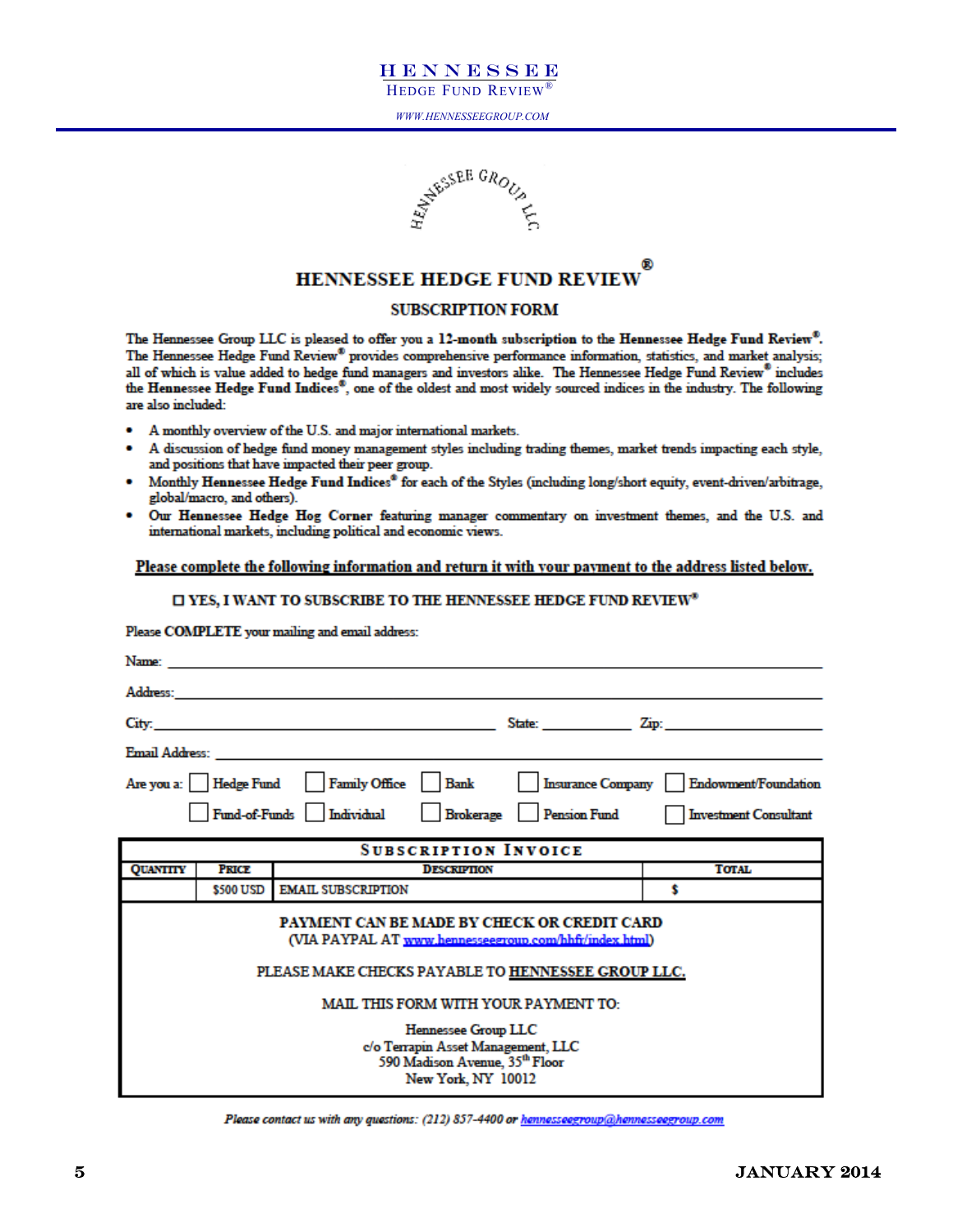HEDGE FUND REVIEW®

### *Long/Short Equity*

(December: +2.00 % / YTD: +19.28%)

The global markets finished 2013 on a high note, with the S&P 500 gaining +2.36% in December to end 2013 at +29.60%. The Fed continued to fuel soaring equity markets across developed markets worldwide, with the Dow Jones Industrial Average gaining +3.05%, the Nasdaq Composite Index gaining +2.87% and the MSCI AC World Index rising  $+1.62%$ .



9 of the 10 sectors within the S&P 500 were positive for December. The best performing sectors were Materials (+4.58%), Information Technology (+4.11%) and Industrials (+4.04% ). The worst performing sectors were Telecommunication Services (-0.34%), Consumer Staples (+0.24%) and Utilities (+0.54%). The top performing sector in 2013 was Consumer Discretionary, gaining +2.11% for December to put the sector up +40.96% for 2013. The 9 remaining sectors were all positive for the year, with Telecommunications bringing up the rear, gaining +6.49% for 2013.



As noted in a UBS report, "most equity markets end December higher on promise of continued low interest rates". Markets sold off in the beginning of the month on news that the Fed would begin to taper its bond buying program. However, reassurance that the Fed would keep rates low until certain growth and unemployment levels are reached calmed markets, sending equity markets into a year-end rally that saw most developed markets gaining over +2.00% for the month.

Long/short equity hedge funds gained for the month, although at a lower rate than the overall market. **The Hennessee Long/Short Equity Index gained +2.00% (+19.28% YTD).** UBS highlighted in a recent report that they "have seen hedge funds rotate into more cyclical sectors, and this paid off in December as defensive sectors notably underperformed." IT, Industrials and Energy all outperformed their more defensive counterparts of Utilities, Consumer Staples and Health Care.

Entering 2014, UBS saw net exposures for long/short equity hedge funds drop across US, EMEA and APAC prime brokerage accounts. Furthermore, they saw a reduction in long exposure in the US and an increase in short exposure in EMEA and APAC, suggesting long/short managers are starting 2014 with a more cautious and defensive outlook to equity markets.

Changes in the long book at one major prime brokerage firm saw funds increasing weightings to Telecommunication Services  $(+47%)$ , Health Care  $(+10%)$  and Japan  $(+16%)$ while funds decreased weightings to Utilities (-21%) and Consumer Staples (-23% ). Consumer Discretionary, Industrials and Materials form the top long book weightings by sector.

Changes in the short book at that same prime brokerage firm saw funds increase weightings to ETFs (+29%), Utilities  $(+11\%)$  and Europe  $(+12\%)$ , while funds decreased weightings to Materials (-25%), Energy (-17%) and Japan (- 26%). Consumer Discretionary, Financial and Industrials form the top short book weightings by sector.

In December, short biased hedge funds continued to have a challenging month as risky assets rallied. 2013 was a tough environment for shorting, as many of the stocks soared with the rest of the market. **The Hennessee Short Biased Index was the second worst performing index in December, losing -2.46% for the month (-28.33% YTD).**

Many long/short managers suffered underwhelming returns not from poor stock picking but from low net exposure levels. As one long/short manager put it, "As was the case for the entire year, our performance was constrained by our low net and gross exposure. Although the lottery commercial says "you gotta be in it to win it", being in it at the wrong time or in the wrong place is a good way to lose it too." This manger,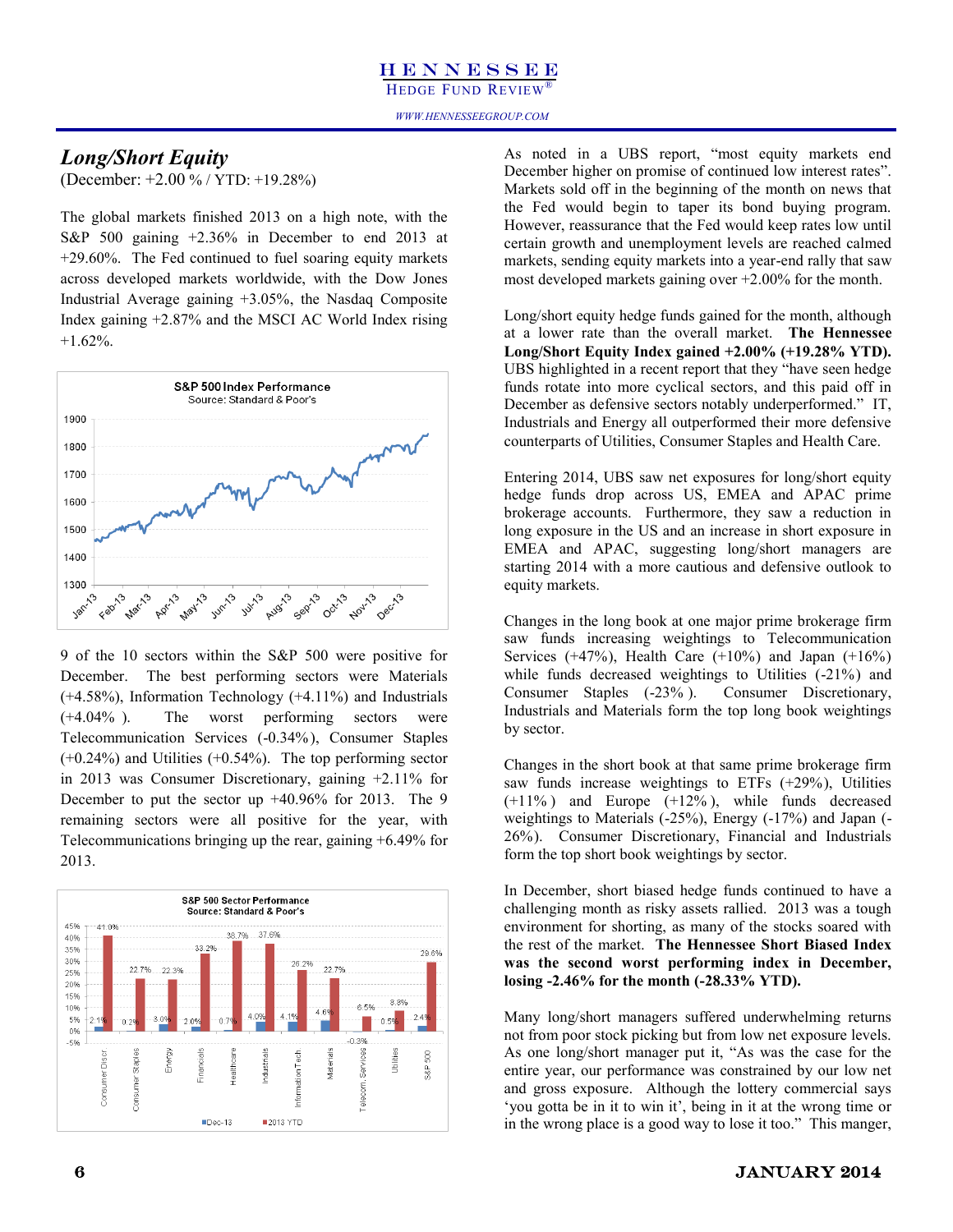**HEDGE FUND REVIEW®**<br>*WWW.HENNESSEEGROUP.COM* 

while having a positive return in 2008, continues to keep underperform soaring equity markets while keeping their net exposure below 30%, as they "don"t think rates are likely to move much higher in the short term as growth and inflation remain muted and Central Banks still seem intent on keeping interest rates low to the extent that they can. The Fed and Central Banks everywhere are caught in the conundrum that they need to print money and be accommodative to engineer a strong economic recovery, but they need a strong economic recovery to allow them to reduce their aggressive monetary easing." They highlight their caution by stating "questions remain as to how much [the Fed needs] to print in order to grow the economy enough to step back from this policy, can they really create enough economic growth through easing, and will the economic growth sustain itself when and if the spigots are turned off?"

Most long/short managers continue to favor long bets in developed economies, sticking primarily with U.S. based stocks. While BNY Mellon notes "Global GDP growth should accelerate by one-half of one percent to threequarters of one percent from the prior pace near 3% in both 2012 and 2013. They acceleration in global growth should be led by the developed world, in continued recovery from past economic weakness." BNY Mellon also believes "the U.S. has passed the midpoint of what should prove to be a seven year economic expansion…After more than four years of subpar economic growth near 2%, we expect a "three for three" pattern of roughly 3% real GDP growth in the U.S. for the next three years." They go on to say "the actual taper of U.S. QE3 that we expect to occur in 2014 may prove less disruptive than the mid -2013 sell -off on 'taper talk' since the gap between current QE-suppressed Treasury yields and free -market levels has already been reduced."

One long/short manager who focuses on the financial sector has highlighted the theme that the "re -leveraging of the private sector could be a major theme in 2014," however, "most of [their] longs are immunized from this type of event risk."

Health Care managers continued to perform well in December, with **The Hennessee Healthcare and Biotech Index gaining +3.06% for the month, putting 2013 gains at +34.57%.** Financials focused managers also performed well in December, as **The Hennessee Financial Equities Index rose +3.03% for the month to put 2013 gains at +23.16%.** Technology focused managers finished 2013 on a high note, as **The Hennessee Technology Index rose +2.46% for December and +17.58% for 2013.**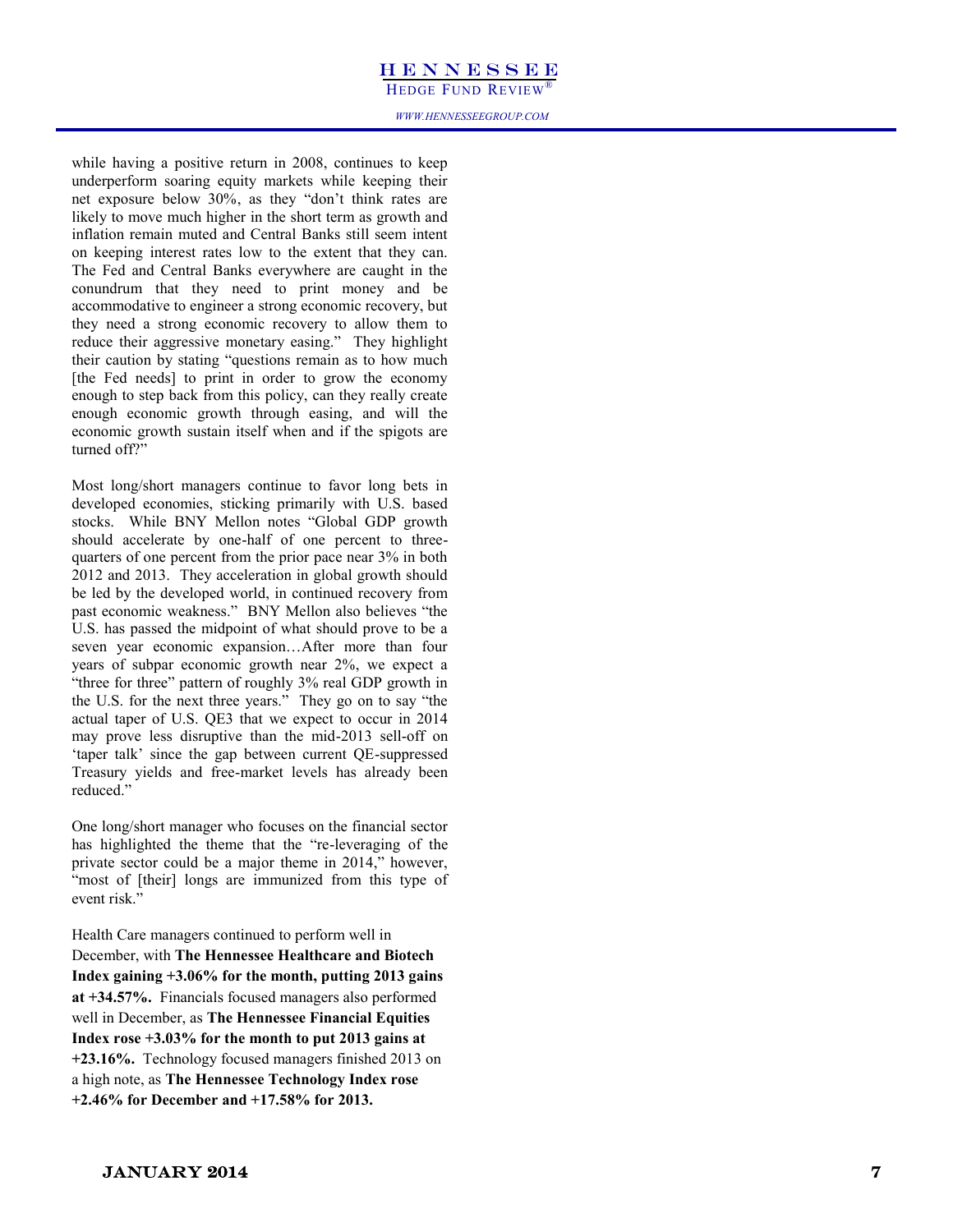### *Arbitrage/Event Driven*

(December: +1.17% / YTD: +10.28%)

**The Hennessee Arbitrage/Event Driven Index gained +1.17% in December (+10.28% YTD).** In December, global equities sustained their upward momentum, reaching new record-high levels in several markets. The most important event in December was the Fed's announcement to begin tapering its asset purchasing program beginning in January 2014. The Fed effectively communicated the difference between tapering and tightening of financial conditions, and risky assets rallied on the news. In addition, European policymakers remain highly accommodative in the face of weaker than expected growth and very low inflation. Overall, the global equity markets, measured by the MSCI World Free Index, gained +2.00% to be up +24.10% for the year, and the S&P 500 total return index gained  $+2.53\%$  to be up  $+32.39\%$  for the year. The MSCI Emerging Markets Index had another weak month to be - 1.53% in December (-4.98% YTD).

### *Credit*

**The Hennessee Fixed Income Index gained +0.14% in December (+4.26% YTD) and the Hennessee High Yield Index gained +0.72% in December (+7.86% YTD).** Traditional interest rate sensitive fixed income securities had a weak month, as measured by the Barclays Aggregate Bond Index, which lost -57 bps in December to be -2.02% for the year. The yield on the U.S. 10-year treasuries increased from 2.75% to 3.04%, reaching recordhigh levels this year.



According to UBS, the fund flows into money markets (+\$55 billion) and equities (+\$18 billion) were far larger than flows into investment grade credit (+1.4 billion) and leveraged loans (+\$2.5 billion). There were net outflows from high yield (-\$1.6 billion), U.S. Treasuries (-\$3.8 billion) and U.S. Government Mortgages (-\$5.1 billion).

In 2013, equities had the largest fund flows (+\$320 billion) compared to leveraged loans (+\$63 billion), investment grade credit  $(+\$37$  billion) and money markets  $(+\$6)$ billion). There were net outflows from high yield  $(-\$5)$ billion), U.S. Treasuries (-\$39 billion) and US Government Mortgages (-34 billion).



The municipal bond funds also had net outflows in 2013 to \$62.6 billion. In December, the Barclays Municipal Bond Index lost -0.26% to be -2.56% for the year.

**The Hennessee Distressed Index gained +1.96% in December (+16.16% YTD).** Distressed managers had another good month as risky assets continued to ride the positive equity momentum. Fannie Mae and Freddie Mac positions continued to perform as well as the Lehman claims. It is worth noting that some of the distressed managers have been adding Puerto Rico Muni Bonds and CMBS.

### *Merger Arbitrage*

**The Hennessee Merger Arbitrage Index gained +0.97% in December (+7.74% YTD).** Merger arbitrage managers had another strong month as the equity markets continued their positive momentum. In early December, Sysco Corp. agreed to acquire closely held U.S. Foods for \$3.5 billion, adding brands from Cattleman"s meat to Devonshire desserts, in the largest food-distribution deal in eight years in North America. Sysco will pay \$3 billion in common stock, or about 13 percent of its shares, and \$500 million in cash for U.S. Foods to owners including KKR & Co. and Clayton, Dubilier & Rice LLC. The deal bolsters Sysco"s position as North America"s largest distributor of food to restaurants, expanding its geographical reach and creating supply chain cost savings. The combined business, with about \$65 billion in annual sales, will be led by Sysco Chief Executive Officer Bill DeLaney.

Essex Property Trust Inc. agreed to buy BRE Properties Inc.

### $JANUARY 2014$  8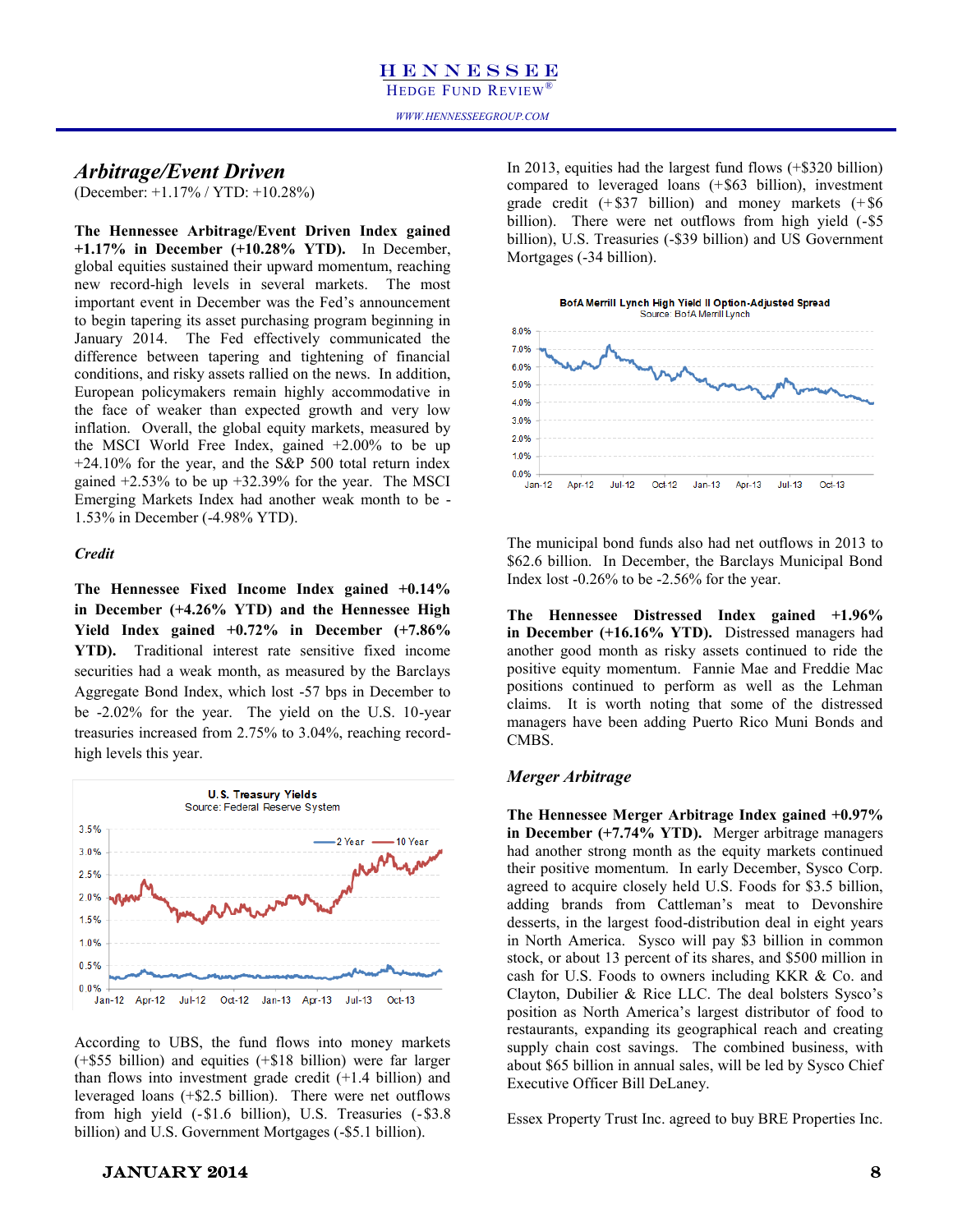### H E N N E S S E E HEDGE FUND REVIEW

for about \$4.3 billion, creating the largest publicly traded apartment owner on the U.S. West Coast. Shareholders of San Francisco-based BRE will receive 0.2971 Essex shares and \$12.33 in cash. The combined company will own about 56,000 units in California and Seattle areas that are among the top U.S. markets for rental growth.

Avago Technologies Ltd. a chip manufacturer that began as a unit of Hewlett-Packard Co., agreed to buy LSI Corp. for \$6.6 billion, gaining semiconductors for disk drives and other electronics. Avago will pay \$1 billion in cash and use a \$4.6 billion bank loan. Silver Lake Partners, a privateequity firm that helped acquire Avago before its initial public offering in 2009, will provide a \$1 billion investment toward the all-cash purchase. The purchase would be the largest deal for Avago, which was founded in 1961 as an electronics division of Hewlett-Packard.

### **Largest Deals in December**

| Date       | <b>Target Name</b>    | <b>Acquirer Name</b>  | <b>Total Value</b><br>(\$ in Millions) |
|------------|-----------------------|-----------------------|----------------------------------------|
| 12/9/2013  | <b>US Foods</b>       | Sysco Corp            | \$8.374                                |
| 12/9/2013  | <b>BRE</b> Properties | <b>Essex Property</b> | 6,333                                  |
| 12/16/2013 | LSI Corp              | Avago Tech            | 5,595                                  |
| 12/16/2013 | Int. Lease Fin        | AerCap Hldgs          | 5,088                                  |
| 12/11/2013 | <b>UNS Energy</b>     | Fortis                | 4,270                                  |

According to UBS, global M&A activity volume moved slightly higher for the month. In December, there was \$196 billion of announced global M&A deals, compared to \$191 billion the previous month. Global deal count was also higher at 2,580 compared to 2,335 in November. On a quarterly basis, fourth quarter global M&A volume (\$575 billion) was -17% lower than third quarter (\$695 billion), and -22% lower than fourth quarter 2012 (\$732 billion).

### Global M&A



In 2013, there was \$2,333 billion in global M&A volume, with deal count of 28,004. This level of volume and deal count is very close to the average levels of the past four years. From 2010 through 2013, global M&A volume has averaged \$2,297 billion and the deal count has averaged 27,992.

### Global M&A volumes



### *Convertible Arbitrage*

**The Hennessee Convertible Arbitrage Index lost -0.07% in December (+6.68% YTD).** According to Bank of America, global convertible issuance totaled \$93 billion in 2013, almost double last year"s total of \$55 billion. About 48% of issuance was from the U.S. (\$44.4 billion), and about 32%, the second-most amount, came from Europe (\$30 billion). While each region topped its total from last year, the U.S. gained the most, more than doubling its 2012 total. Issuance was dominated by Technology and Financials, which comprised 24% and 22% of the 2013 global issuance total, respectively. In 2013, convertible returns were positive across all regions. The U.S. posted a  $+20.3\%$  gain, Europe  $+18.9\%$ , Japan  $+8.4\%$ , and Asia-ex Japan +2.5%. At the end of December, the convertible market had a market value of roughly \$365 billion. The U.S. is the largest region with a market value of about \$211 billion, which represents about 58% of the entire universe. After the US is Europe (\$100 billion, 27.4%), Asia ex-Japan (\$35 billion, 9.8%), and Japan (\$18 billion, 4.9%). The Bank of America Merrill Lynch VXA0 All Convertibles Index gained 1.91% in December to be up 24.92% for the year.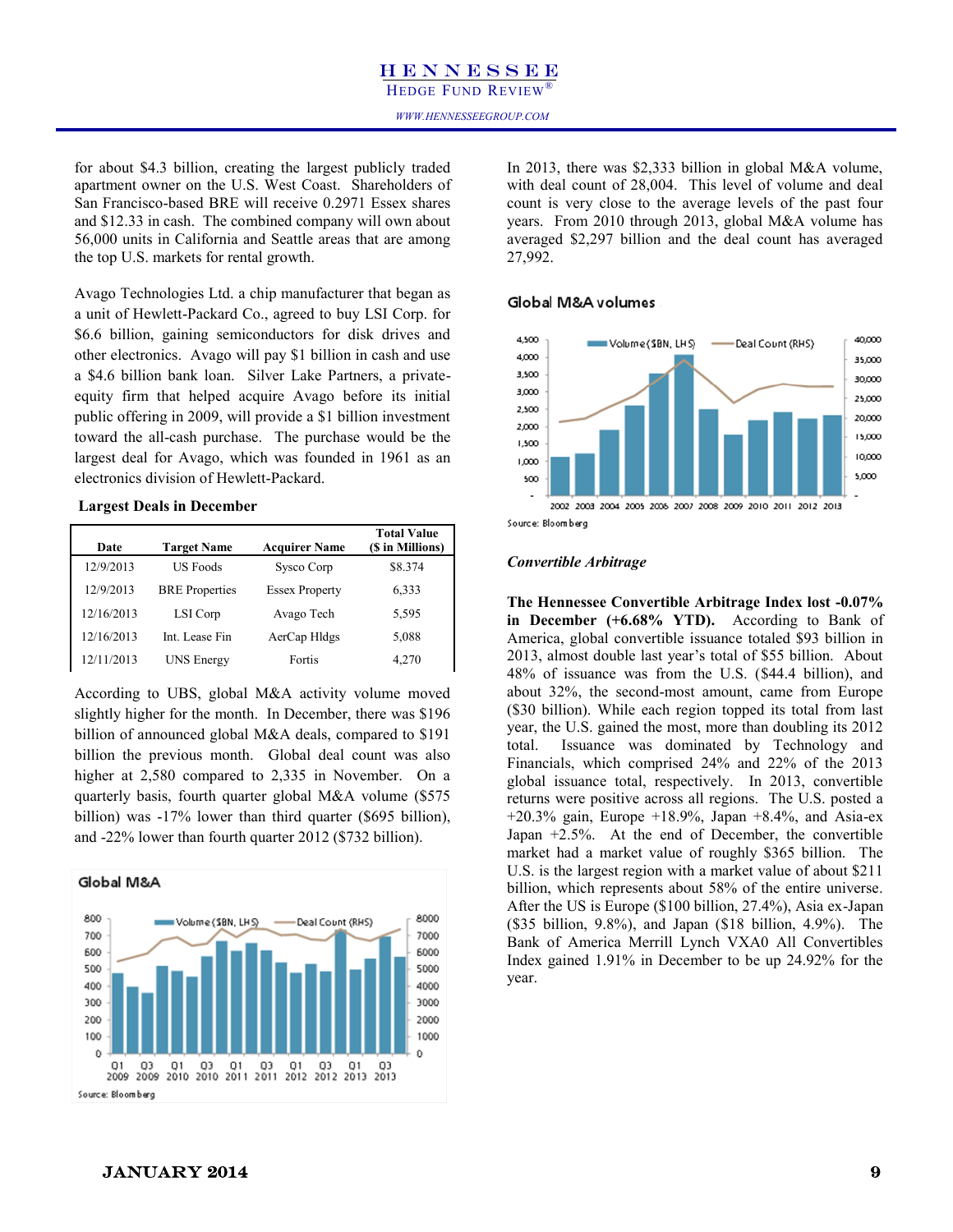### *Global/Macro*

(December: +1.14% / YTD: +6.15%)

Global markets rose in December as monetary policy continued to dominate the spotlight. **The Hennessee Global/ Macro Index rose +1.14% for the month (+6.15% YTD).** Global managers experienced mostly strong returns across the broad, with **The Hennessee International Index +1.50% for December (+8.74% YTD).**

### **International**

International markets didn"t fare quite as well as U.S. markets, as the MSCI AC World Index rose +1.62% (+20.25% YTD) for the month. Developed markets fared better than emerging markets on average, with the MSCI EAFE Index gaining +1.41% (+19.43% YTD) and the MSCI Emerging Markets Index dropping -1.53% (-4.98% YTD). Asian markets as a whole relatively underperformed in December as the MSCI AC Asia Pacific Index lost -0.25% (+11.11% YTD), hampered by weak performance from China as the MSCI China Index sank -3.43% (+0.40% YTD). Japan was a bright spot, as the Nikkei 225 soared +4.02% (+56.72% YTD). **The Hennessee Asia-Pacific Index rose +0.93% for the month (+9.92% YTD).**

The Eurozone posted strong positive returns for December, with the MSCI AC Europe gaining +1.95% for the month  $(+20.15\%$  YTD). Growth in the Eurozone slowed to  $+0.1\%$ in the third quarter, down from  $+0.3\%$  in the second quarter, however the Eurozone PMI reached 52.1 in December, up from 51.7 in November. Consumer confidence in Germany also hit a six-year high. "The European sovereign debt crisis seems to be all but forgotten." commented one global focused manager; however, this manager remains cautious as they see several upcoming obstacles that bring about increased market volatility, one of which happens to be in one of Europe"s strongest markets. "If the Court rules against Germany"s participation in the Outright Monetary Transactions program, which is unlikely, or imposes severe restrictions on how Germany may participate in it, which is more likely, European markets may become volatile again. We could see contagion into sovereign credit spreads generally, rotation out of financial stocks, as well as weakness in the Euro, strength in the U.S. dollar, and rotation into U.S. Treasuries due to a flight to safety."European focused hedge fund managers fared quite well in December, as **The Hennessee Europe Index gained +2.37% for the month (+19.00% YTD).**

The MSCI United Kingdom outperformed the rest of Europe, gaining  $+2.62\%$  for December  $(+16.21\%$  YTD). The FTSE All-Share Index rose +20.8% in 2013, its largest annual gain since 2009 and significantly outpacing UK corporate bonds  $(+2.0\% \text{ for } 2013)$  and government bonds  $(-4.0\% \text{ for } 2013)$ .

The UK economy grew  $+0.8\%$  in the third quarter, much faster than the rest of Europe and the fastest growth in 3 years for the UK. The BOE forecasts unemployment to reach 7% in the second half of 2015. This 7% threshold is important because it is the level at which the BOE will consider raising interest rates.

**The MSCI Emerging Markets lost -1.53% in December while hedge fund managers handled the sell-off much better than their long-only counterparts, as the Hennessee Emerging Markets rose +0.55%.** Emerging market managers have performed quite well compared to the overall emerging market indices, outperforming by over 1200 basis points during 2013. One manager's recent addition to their portfolio is DAMAC, one of Dubai"s leading real estate developers. Following the real estate crisis of 2008, DAMAC is one of the few survivors and has focused their efforts mainly on residential properties. DAMAC was able to purchase land at very attractive prices following the crisis and has a potential pipeline of very profitable development projects. "Although [real estate prices] have recovered from the lows, real estate prices in Dubai remain relatively attractive on a global basis (and still significantly below the highs) and the economy is more diversified." highlighted this macro focused manager.

This same manager remains opportunistic about developing markets, noting they "believe that most of the negatives are already reflected in valuations and expect Emerging Markets to perform better in 2014 (in the absence of a major shock in the U.S.). It is election year in many countries across the region and the interest rate uncertainty in the U.S. will continue to weigh on sentiment; however, on a bottom up basis, we believe valuations are compelling enough across many situations that we expect will lead to a stronger absolute performance going forward."

**The Hennessee Macro Index rose +1.21% in December (- 0.77% YTD).** The Swedish Krona, Euro and Swiss Franc were the best performers against the U.S. Dollar during December, while the Japanese Yen and the Australian Dollar were the weakest. The Japanese Yen fell more than -18.00% versus the U.S. Dollar in 2013, primarily due to "increasing support for the U.S. Dollar from higher rates further out on the yield curve and the Yen"s status as the funding currency of choice in the risk-friendly environment. Commoditylinked currencies such as the Australian Dollar (-14%), Norwegian Krone (-8.3%) and the Canadian Dollar (-6.4%) were the weakest against the U.S. dollar in 2013, while the Euro was the strongest, gaining +4.5% despite growth and disinflation concerns.

Investors saw continued weakness in fixed income during December, as the Barcalys Aggregate Bond Index lost -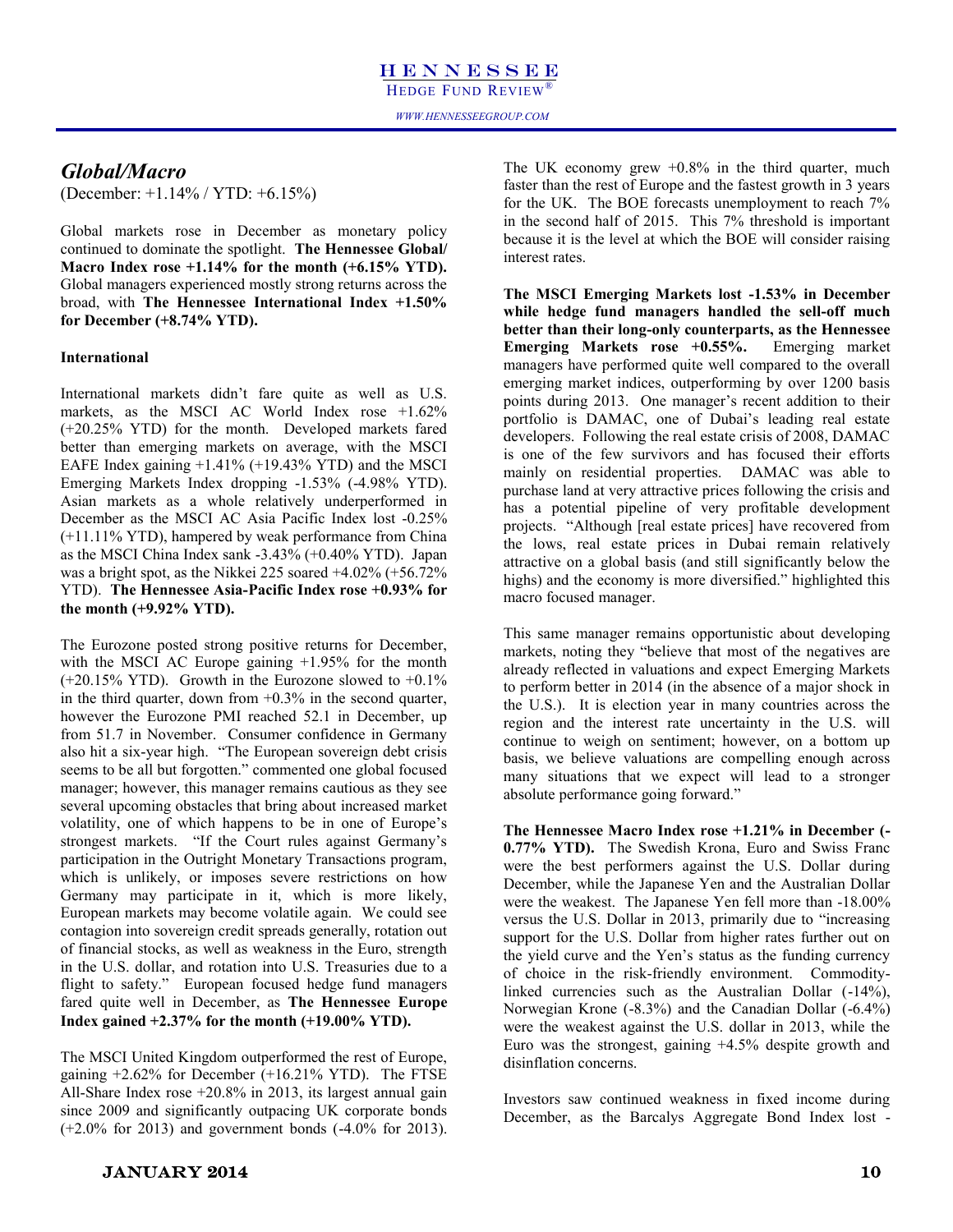HEDGE FUND REVIEW

0.57% for the month (-2.02% YTD). One fixed income strategist noted, "in early December, news of a two year funding deal then alleviated concerns more palpably as yields once again retreated following the last-minute deal…By the end of the quarter, the 10-year yields on bunds, gilts and Treasuries had all climbed and their indices all posted losses. German 10-year bunds rose from 1.78% to 1.93% over the period….The rise in yields was more muted than it could have been, due to confirmation from the Fed that rates will remain low "well past the time that the unemployment rate declines below 6.5%". Hedge fund managers fared much better than the market in December, as **The Hennessee Fixed Income Index rose +0.14% (+4.26% YTD),** while **The Hennessee High Yield Index gained +0.72% (+7.86% YTD).**

"The outlook for the Chinese economy is one of the crucial uncertainties for 2014." commented a large multi-national asset management firm. "We expect a growth rate near 7.55 in 2014. We believe that the deceleration in Chinese economic growth is not cyclical but rather is structural… China is adopting a major long-term program to rebalance its economy away from excess or misdirected investment towards consumption…Over the next several years, the deceleration of investment may occur more rapidly than the acceleration of consumption spending."

The Japanese markets finished off 2013 with tremendous strength, as the Nikkei 225 gained +4.02% in December to finish 2013 +56.72%. Many hedge fund managers continue to remain optimistic about Abenomics, as they feel it will "make some contribution to improving Japanese economic performance." noted one manager. This same manager does anticipate volatility, with "an average real GDP growth rate of about 2% in Japan over the next two years, in a very volatile pattern".



Commodities snapped their losing streak in December, as the Dow Jones UBS Commodity Index rose +1.23% for the month (-9.58% YTD). Crude oil prices rose over +2% in

December 2013, averaging \$104.1 for 2013, down slightly from \$105.0 in 2012. Oil demand growth grew by  $+1.1\%$  in 2013 while non-OPEC supplies grew by  $+1.4\%$ , primarily due to strong growth from oil shale in the U.S. and oil sands in Canada. The price of natural gas jumped by nearly  $+16\%$ in December, due to large withdrawals from storage and strong heating demand because of colder-than-normal weather.



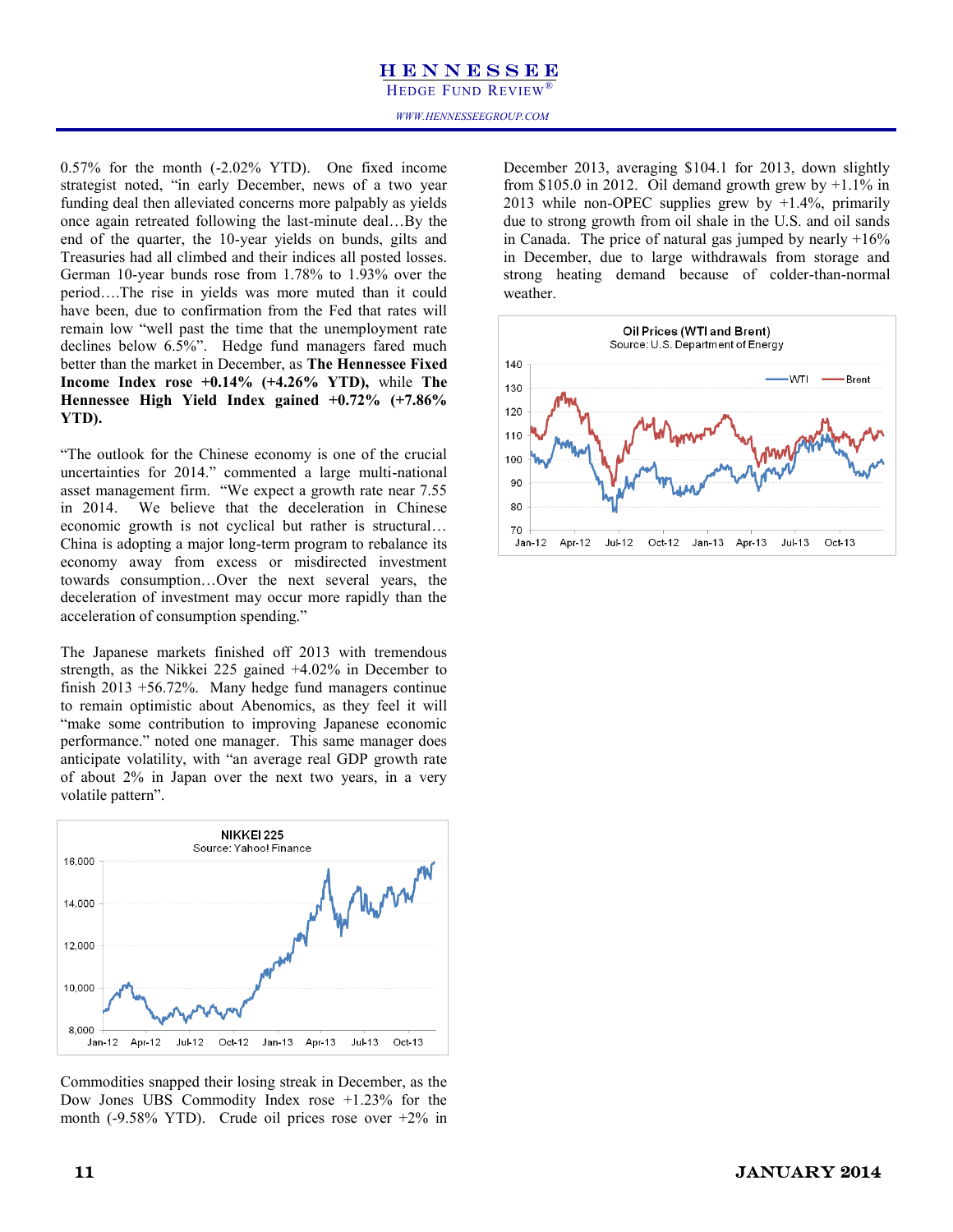### **HENNESSEE** HEDGE HOG CORNER

**The following are extracts from research related to hedge fund managers we monitor and do not necessarily represent the views of the Hennessee Group LLC:**

We remain positive on both palladium and platinum given the increased demand from the growth in global auto sales and the potential for supply disruptions.

We expect stock selection to be much more important in 2014, with greater dispersion between winners and losers.

A number of larger cap biotech names remain attractively priced with price to growth ratios below the overall market.

We have taken down our Japan exposure going into the start of the year.

We see a growing number of opportunities and level of issuance in European high yield credit. Some of these securities are quite attractive today.

Equity valuations have risen back to long-term averages, and are not excessive. With a real rebound in economic growth, valuations are even cheaper on a forward looking basis.

Solar panels are reaching an inflection point in their economics, and we expect significant growth in their production.

"The Internet of Everything" is a growing theme and will have significant implications across a broad range of technology companies over the next several years.

Despite very strong returns, community and regional bank valuations remain below historical norms. Operationally, the banking industry also continues to strengthen. Interest rates appear to have bottomed out in 2013, and loan pricing pressure has eased. We are continuing to find attractive banks in which to invest.

We are long "cloud companies" as this technology is in phase one of three growth phases.

This long value/short momentum bias in our portfolio sometimes leads to a portfolio that is much less correlated with the market than the net exposure alone would indicate.

Moreover, continued low rates are obviously good for higheryielding drug stocks and for hospitals that need to borrow; and there should still be a premium paid for growth, which is good for biotech and mid-cap devices.

We believe that Helmerich & Payne, which makes advanced rigs for horizontal and vertical drilling, will continue to benefit from the energy renaissance in the United States.

We will be watching for a possible impact from accelerated depreciation-related pull-forward of demand in 4Q as well as the impact of weather conditions in January which could create additional demand for certain businesses while causing dislocations elsewhere.

New businesses have emerged in travel (Uber and Airbnb), payments (Bitcoin and Square), financial services (Lending Club), manufacturing (Stratasys and 3D Systems), health care (Medidata), home automation (Nest) and fitness (Jawbone)...With all this creativity, the technology industry promises to be more disruptive over the next decade than ever before.

In terms of M&A, we are currently focused on activity within the cable, telecom and healthcare sectors.

While we are still in early stages of the distressed cycle in Europe, the cycle in the U.S. is largely behind us.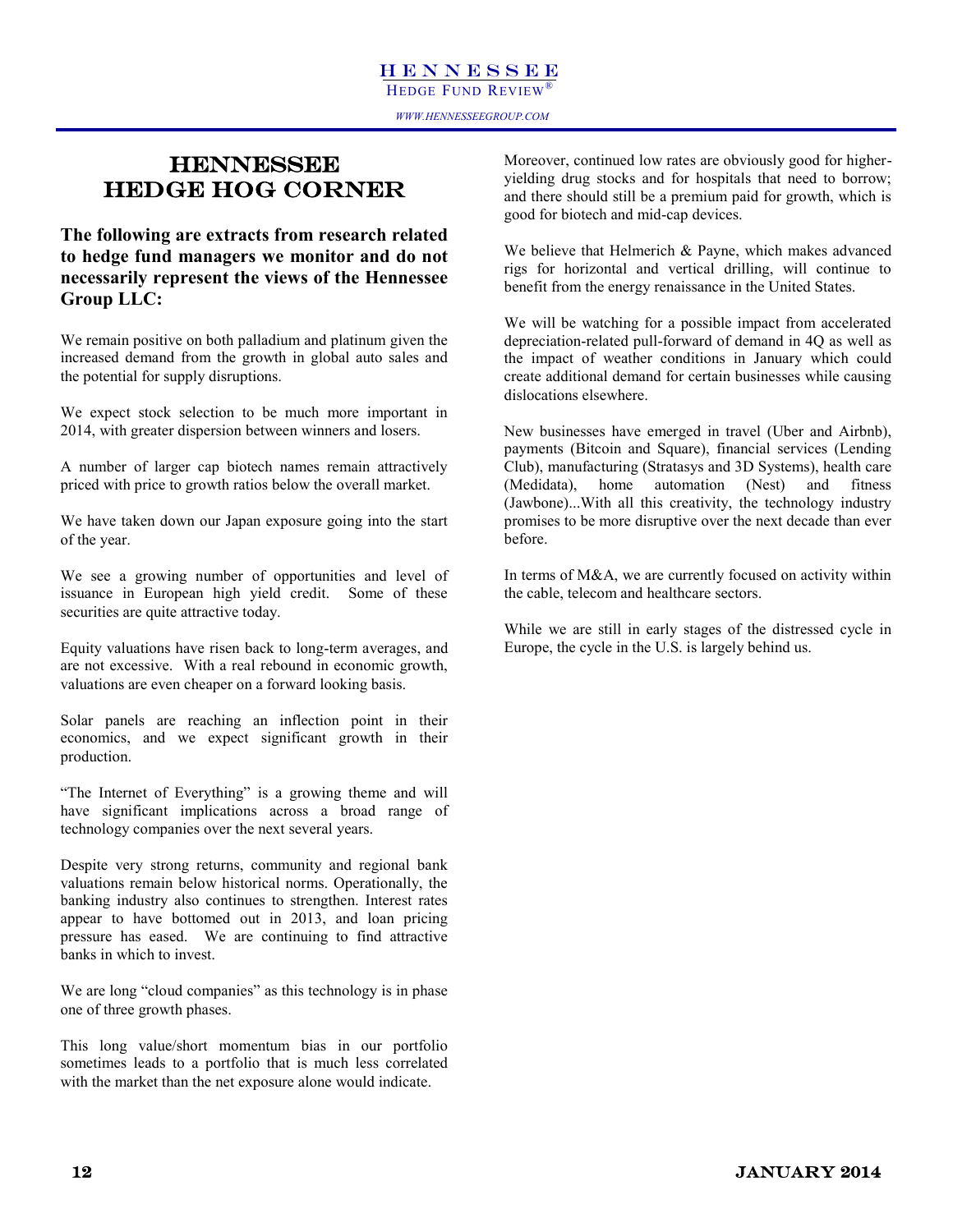| ć                        |
|--------------------------|
| تا                       |
|                          |
| $\mathfrak{h}$<br>Þ<br>ł |

HEDGE FUND RESEARCH

HEDGE FUND RESEARCH

# **HENNINSSEE HEDGE FUND RANKINGS** HENNESSEE HEDGE FUND RANKINGS

HENNESSE **H E N N E S S E E**<br>Frage Eine Bruitw<sup>e</sup> HEDGE FUND REVIEW® HEDGE FUND REVIEW®

WWW.HENNESSEEGROUP.COM *WWW.HENNESSEEGROUP.COM*

| MONTHLY RANK<br>2013 (Net)   | YTD             | JAN             | <b>FEB</b>      | <b>MAR</b>      | <b>APRIL</b>             | <b>MAY</b>      | JUNE            | <b>ATILE</b>    | AUG                      | <b>SEPT</b>             | <b>OCT</b>      | $_{\rm NOV}$             | DEC                      |
|------------------------------|-----------------|-----------------|-----------------|-----------------|--------------------------|-----------------|-----------------|-----------------|--------------------------|-------------------------|-----------------|--------------------------|--------------------------|
| ASIA - PACIFIC INDEX         | $\equiv$        | $\sim$          | 15              | $18\,$          | $\overline{\phantom{0}}$ | $\overline{17}$ | $\overline{21}$ | $\overline{19}$ | $18\,$                   | $\mathfrak{g}$          | $\mathbf{c}$    | $\bullet$                | 15                       |
| CONVERTIBLE ARBITRAGE INDEX  | 17              | $\overline{17}$ | $\overline{ }$  | $\equiv$        | 16                       | $10\,$          | $\sigma$        | 16              | $\mathbf{\sim}$          | 18                      | $\overline{14}$ | $\overline{19}$          | 19                       |
| <b>DISTRESSED INDEX</b>      | $\overline{ }$  | $\circ$         | $\infty$        | $\circ$         | 3                        | $\overline{ }$  | $\overline{1}$  | $\infty$        | $\equiv$                 | ${}^{\circ}$            | 5               | $\overline{10}$          | $\sim$                   |
| EMERGING MARKETS INDEX       | $\overline{16}$ | $\circ$         | $18\,$          | 2               | ${}^{\circ}$             | $\overline{c}$  | $\overline{0}$  | $\supseteq$     | $\overline{c}$           | $\Xi$                   | ७               | 5                        | $\overline{\phantom{0}}$ |
| EUROPE INDEX                 | 4               | $\infty$        | $\overline{ }$  | $\overline{4}$  | $\overline{\phantom{0}}$ | $\sigma$        | 13              | 4               | 12                       | ٩                       |                 | ${}^{\circ}$             | 4                        |
| EVENT DRIVEN INDEX           | $\circ$         | $10$            | $\sim$          | ${}^{\infty}$   | 5                        | $\circ$         | $\overline{15}$ | $\circ$         | ${}^{\circ}$             |                         |                 | $\overline{1}$           | $\circ$                  |
| FINANCIAL EQUITIES INDEX     | $\mathbf{C}$    |                 | 4               | 5               | $\circ$                  | $\sim$          | 5               | 5               | $\overline{\mathcal{L}}$ | $\overline{\mathbf{C}}$ | ۰               | $\sim$                   | $\mathbf{\sim}$          |
| FIXED INCOME INDEX           | $18\,$          | $\overline{16}$ | $\Xi$           | $\mathbf{r}$    | $\overline{c}$           |                 | $\overline{c}$  | $\overline{c}$  | 13                       | $\overline{17}$         | $\mathbf{r}$    | $\overline{16}$          | $\overline{18}$          |
| <b>GROWTH INDEX</b>          | 5               | $\overline{ }$  | $\circ$         | 4               | $18\,$                   | 4               | $\overline{10}$ | 3               | 15                       | 6                       | $\Xi$           | $\circ$                  | $\infty$                 |
| HEALTHCARE AND BIOTECH INDEX |                 | 3               | $\Box$          |                 | $\mathbf{\sim}$          | ${}^{\circ}$    | $\mathbb{C}^2$  |                 | 3                        |                         | $\tilde{1}$     |                          |                          |
| HIGH YIELD INDEX             | 13              | $18\,$          | $16$            | $\overline{15}$ | ᅿ                        | $18\,$          | $\equiv$        | $\overline{15}$ | ৩                        | $\vec{a}$               | ${}^{\circ}$    | $\overline{c}$           | 16                       |
| INTERNATIONAL INDEX          | 12              | 5               | $20\,$          | $10$            |                          | 15              | 16              | $\overline{1}$  |                          | $\overline{c}$          | $\overline{18}$ | 3                        | $\overline{10}$          |
| LATIN AMERICA INDEX          | $20\,$          | $\equiv$        | $\sim$          | $20$            | ニ                        | $\overline{c}$  | $\overline{c}$  | 17              | $\overline{19}$          | 4                       | 3               | $\overline{c}$           | $\overline{c}$           |
| MACRO INDEX                  | $\overline{19}$ | $\overline{15}$ | $\overline{19}$ | $17\,$          | 15                       | $\overline{19}$ | $\overline{4}$  | $\overline{18}$ | $\vec{a}$                | $\overline{19}$         | $\overline{c}$  | $\overline{1}$           | $\overline{13}$          |
| MARKET NEUTRAL INDEX         | 15              | $\overline{19}$ | $\overline{1}$  | $\overline{16}$ | $\mathbf{L}$             | $16$            | 3               | 12              | 16                       | 16                      | $\overline{10}$ | 15                       | $\equiv$                 |
| MERGER ARBITRAGE INDEX       | $\overline{1}$  | $20\,$          | $\circ$         | $\overline{c}$  | $\overline{10}$          | $14$            | $\circ$         | $\equiv$        | $\overline{10}$          | 13                      | 15              | 18                       | $\overline{14}$          |
| MULTIPLE ARBITRAGE INDEX     | $10\,$          | $\overline{1}$  | 17              | $\circ$         | $\circ$                  | 13              | ${}^{\circ}$    | 13              | Γ                        | 15                      | 12              | 4                        | $\circ$                  |
| OPPORTUNISTIC INDEX          | ${}^{\infty}$   | $\overline{c}$  | 13              | 3               | $\overline{19}$          |                 | $\overline{18}$ | $\mathbf{\sim}$ | σ                        | $\sim$                  | 17              | 13                       | 12                       |
| <b>SHORT BIASED INDEX</b>    | $\overline{21}$ | $\overline{21}$ | $\overline{21}$ | $\overline{c}$  | $\overline{21}$          | $\overline{c}$  |                 | $\overline{c}$  |                          | $\overline{2}1$         | $\overline{21}$ | $\overline{21}$          | $\overline{c}$           |
| TECHNOLOGY INDEX             | $\circ$         | 13              | 12              | $\overline{ }$  | $20\,$                   | $\sim$          |                 | $\overline{ }$  | 5                        | $\mathbf{c}$            | 19              | ニ                        | $\epsilon$               |
| VALUE INDEX                  | 3               | 4               | $\epsilon$      | $\mathbf{\sim}$ | 14                       | $\sim$          | $\overline{ }$  | $\circ$         | $\overline{17}$          | $\overline{ }$          | 4               | $\overline{\phantom{a}}$ | $\overline{ }$           |

The Hemessee Hedge Fund Indices® are calculated from performance data reported to the Hedge Fund Advisory Group by a diversified group of hedge funds. The Hemessee Hedge Fund Index is an equally- weighted average of the fu The Hennessee Hedge Fund Indices® are cakulated from performance data report data to the Hedge Fund Advisory Group by a diversified group of hedge funds. The Hennessee Hedge Fund Index is an equally- weighted average of th funds in the Hemessee Hedge Fund Index are believed to be statistically representlife of the larger Hemessee Universe of over 5,000 hedge fund and are net of thes and unaudited. The hedge fund performance data has been obt made with respect to accuracy. Past performance is no guarantee of future returns. This material is for general information only and is not an offer or solicitation to buy or sell any security including any interest in a h

13